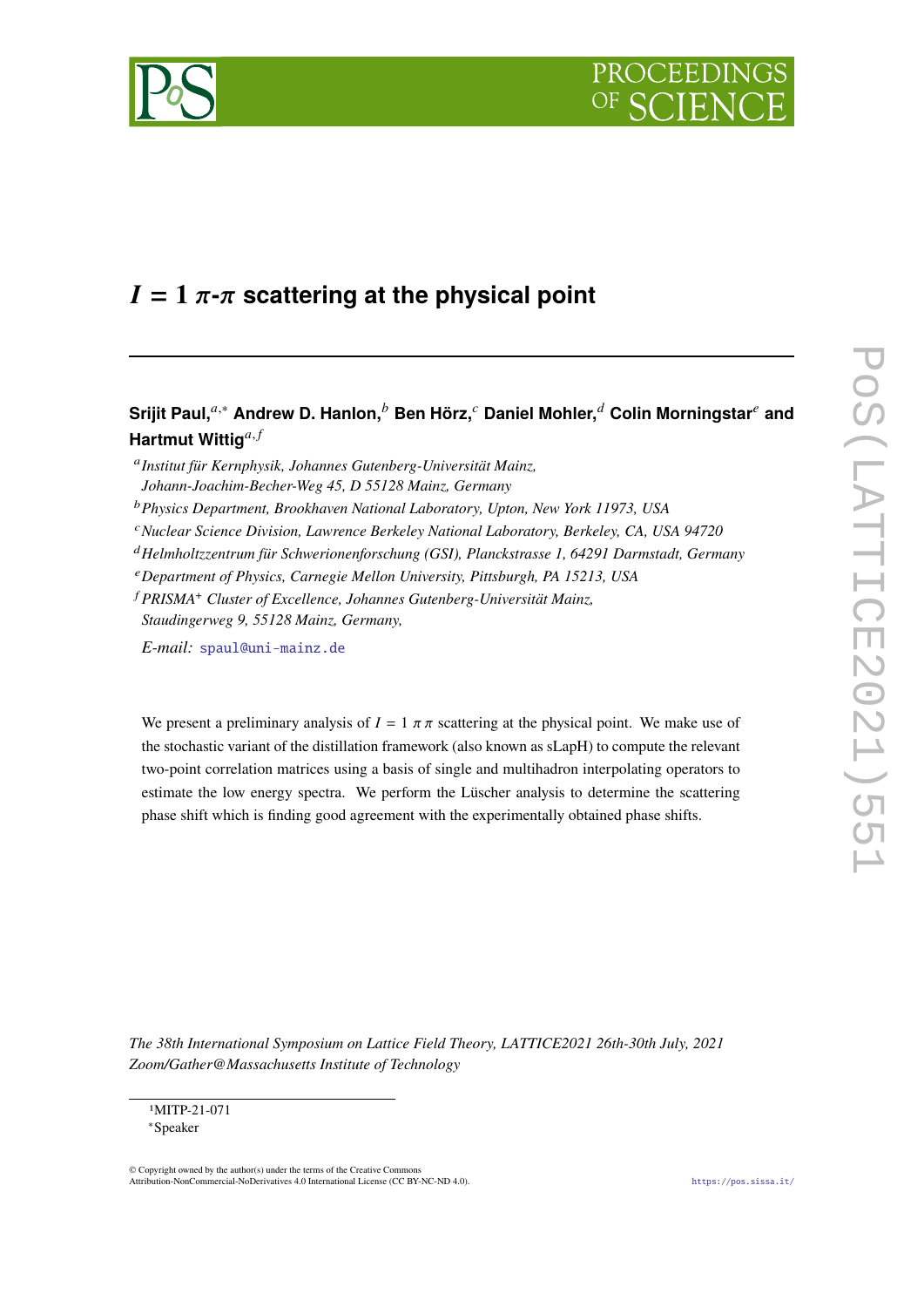### **1. Introduction**

In recent times, with the announcement of the combined results from the  $(g-2)_u$  experiments at Brookhaven [\[1\]](#page-6-0) and Fermilab [\[2,](#page-6-1) [3\]](#page-6-2) exposing a 4.2 $\sigma$  tension between the theory [\[4\]](#page-6-3) and experiments, a new challenge has been put forth for the lattice community, which is to determine the hadronic contributions to the  $(g - 2)$ <sub>u</sub> as precisely as possible. The  $I = 1 \pi \pi$  scattering study at the physical point plays a pivotal role in improving the precision of the lattice determination of  $a_{\mu}^{\text{hyp}}$ , which is the leading order hadronic vacuum polarization contribution to the anomalous magnetic moment of the muon. It helps in improving the estimation of  $a_{\mu}^{\text{hyp}}$  at long distances in two ways: it reduces the statistical error to better than a percent level on the vector correlator by taking into account its overlap with the  $\pi\pi$  states [\[5\]](#page-6-4) and provides a quantitative estimate of the finite size corrections by computing the time-like pion form factor  $[6-11]$  $[6-11]$ . In the past few years, a number of groups  $[5, 12-20]$  $[5, 12-20]$  $[5, 12-20]$  in the community have made significant efforts in this direction.

With new strides in algorithmic developments over the past decade, computation of  $\rho$ (770) resonance parameters has become a benchmark study in the lattice community [\[9–](#page-7-3)[11,](#page-7-0) [21–](#page-7-4)[31\]](#page-8-0). At the physical point,  $\rho(770)$  resonance lies above the inelastic threshold which makes it interesting in terms of the domain of applicability for the Lüscher formalism [\[32,](#page-8-1) [33\]](#page-8-2). Lattice computations for the scattering phase shift using  $N_f = 2$  simulations have reported a tension with experiments [\[31\]](#page-8-0). In this talk, we present preliminary results of the spectrum and the corresponding phase shift obtained for the  $I = 1 \pi \pi$  amplitude using the E250 ensemble from the Coordinated Lattice Simulations (CLS) consortium with  $m_{\pi} = 129.60(97)$  MeV and  $N_f = 2 + 1$  dynamical fermions.

#### **2. Methodology**

Lattice Setup: We performed our measurements on the ensemble E250 which has been generated with a non-perturbatively  $O(a)$  improved Wilson fermion action and a tree-level  $O(a^2)$ improved Lüscher-Weisz gauge action [\[34\]](#page-8-3). The valence quarks are implemented using the nonperturbatively improved Wilson-clover fermions. The lattice volume for E250 is  $96<sup>3</sup> \times 192$  with a fine

lattice spacing of  $a = 0.06426$  fm and periodic boundary conditions. This amounts to a physical box size of  $L \approx 6.2$  fm which enables a momentum range of  $0 \leq |\vec{P}|^2 \leq 4$  to map out the energy region upto 1 GeV with sufficient granularity. A value of  $m_{\pi}L = 4.1$  makes our measurements safe from any polarization effects. The source time-slices are distributed evenly for the periodic lattice. Analysis for another ensemble J303, close to the physical point at a finer lattice spacing [1](#page-1-0) is in the works and will be discussed in future publications. Calculations at two different lattice spacings will also help in constraining the finite lattice spacing effects.

<span id="page-1-0"></span>

**Figure 1:** Different ensembles available within the CLS efforts.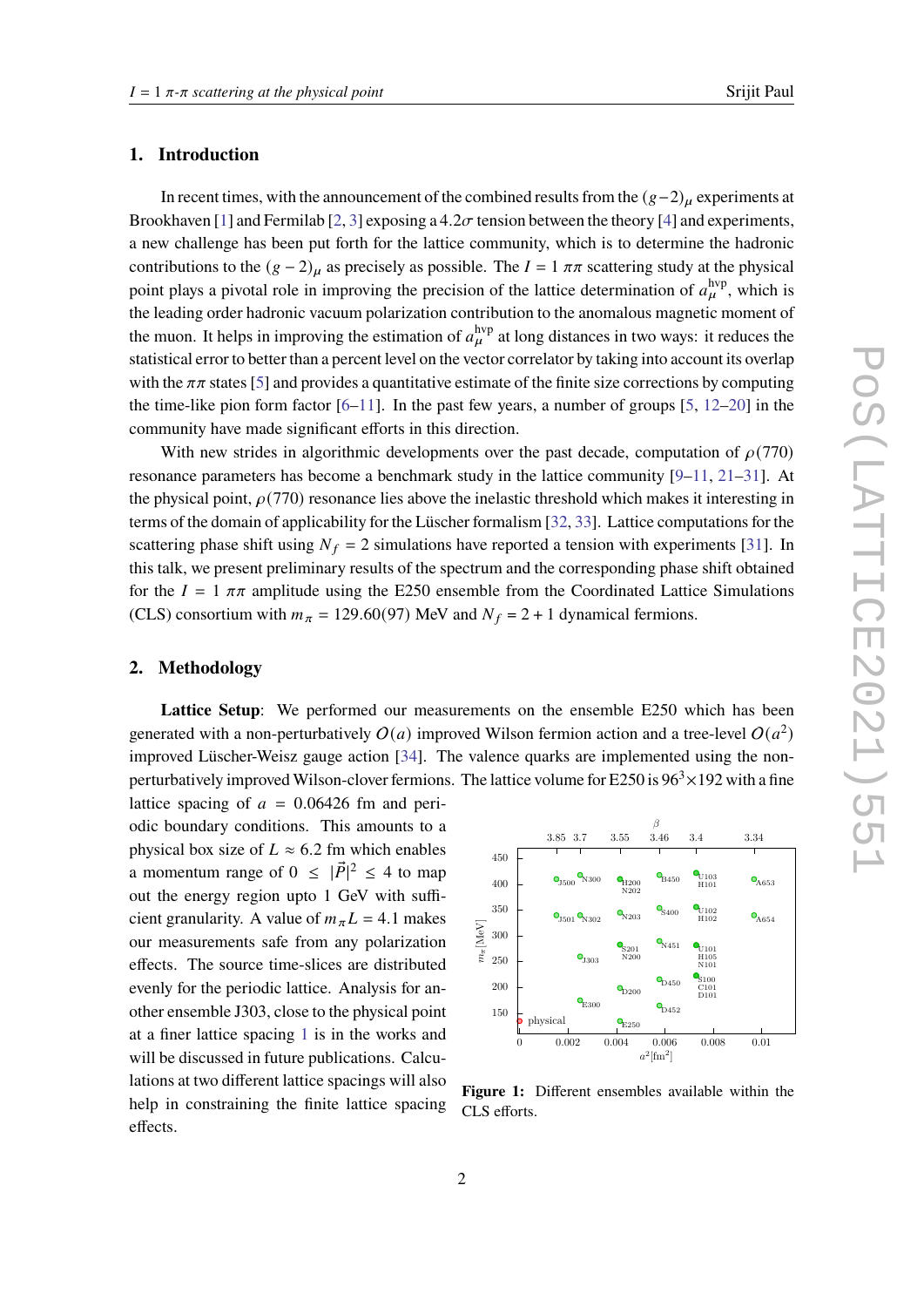|  | Srijit Paul |
|--|-------------|
|  |             |

|          | quark-line type dilution scheme | $t_0/a$      | $N_{n}$ | $N_{ev}$ |
|----------|---------------------------------|--------------|---------|----------|
| fixed    | (TF, SF, LI16)                  | 4 random     | 6       | 1536     |
| relative | (TI12, SF, LI16)                | interlaced 2 |         | 1536     |

<span id="page-2-0"></span>**Table 1:** Dilution scheme, source times  $t_0$ , number of noise sources  $N_n$  and number of Laplacian eigenvectors  $N_{ev}$  used to estimate quark propagation in the computation of the spectrum on Ensemble E250.

**Distillation Setup**: We employ the stochastic LapH method to treat all-to-all quark propagators [\[35,](#page-8-4) [36\]](#page-8-5). In the stochastic LapH framework, one computes the low modes of the threedimensional gauge-covariant Laplacian and the quark sources are random vectors in the subspace spanned by these  $N_{ev}$  eigenvectors. A stochastic estimate of the perambulator is obtained from  $N_n$  noise sources, and we employ noise partitioning techniques [\[37,](#page-8-6) [38\]](#page-8-7) to reduce the variance of the stochastic estimator. Two different types of quark lines have been evaluated to calculate the correlation functions. Quark lines emanating from a time slice and ending at all time slices of the lattice ('fixed lines') are estimated employing full time dilution (denoted TF in [\[36\]](#page-8-5)), while quark lines starting and ending on the same time slice ('relative lines') are estimated using sources interlaced in time (TI). In addition we use interlacing in the Laplace eigenvectors index (LI) and full spin dilution (SF). This dilution scheme is utilized on 4 evenly separated source time slices. The setup is detailed in Table [1.](#page-2-0) A total of 3072 solutions of the Dirac equation per gauge configuration have been performed using the the DFL\_SAP\_GCR solver implemented in the openQCD package<sup>[1](#page-2-1)</sup>. In order to avoid potentially small eigenvalues during inversion, the gauge links are stout smeared before computing the eigenvectors with parameters ( $\rho_{\text{stout}}$ ,  $N_{\text{stout}}$ ) = (0.1, 36). For this preliminary study, we have used 210 gauge configurations which are well separated in the Monte Carlo chain to alleviate autocorrelations.

**Interpolating operators**: In our study, we have incorporated for the operator basis the following:

$$
\rho^+(\vec{P},t) = \frac{1}{2L^{3/2}} \sum_{\vec{x}} e^{-i\vec{P}\cdot\vec{x}} \bar{d}\Gamma u(t) , \qquad (1)
$$

where  $\Gamma = \gamma_i (1 \pm \gamma_4)$  and linear combinations of  $\pi \pi$  operators of the form,

$$
(\pi \pi)(\vec{p}_1, \vec{p}_2, t) = \pi^+(\vec{p}_1, t)\pi^0(\vec{p}_2, t) - \pi^0(\vec{p}_1, t)\pi^+(\vec{p}_2, t).
$$
 (2)

for various  $\{\vec{p}_1, \vec{p}_2\}$  pairs to make them transform irreducibly. The momenta  $\vec{p}_1$  and  $\vec{p}_2$  of the single pions add up to the frame momentum  $\vec{P}$ , i.e.  $\vec{p}_1 + \vec{p}_2 = \vec{P} \equiv (2\pi/L)\vec{d}$ , where  $\vec{d}$  is a vector of integers. We will omit the prefactor  $(2\pi/L)$  in  $\vec{P}$  for convenience. The single-pion interpolators are defined by

$$
\pi^+(\vec{q},t) = \frac{1}{2L^{3/2}} \sum_{\vec{x}} e^{-i\vec{q}\cdot\vec{x}} (\bar{u}\gamma_5 d)(\vec{x},t) ,
$$
 (3)

$$
\pi^{0}(\vec{q},t) = \frac{1}{2L^{3/2}} \sum_{\vec{x}} e^{-i\vec{q}\cdot\vec{x}} (\bar{u}\gamma_{5}u - \bar{d}\gamma_{5}d)(\vec{x},t) \quad . \tag{4}
$$

<span id="page-2-1"></span><sup>1</sup><https://luscher.web.cern.ch/luscher/openQCD>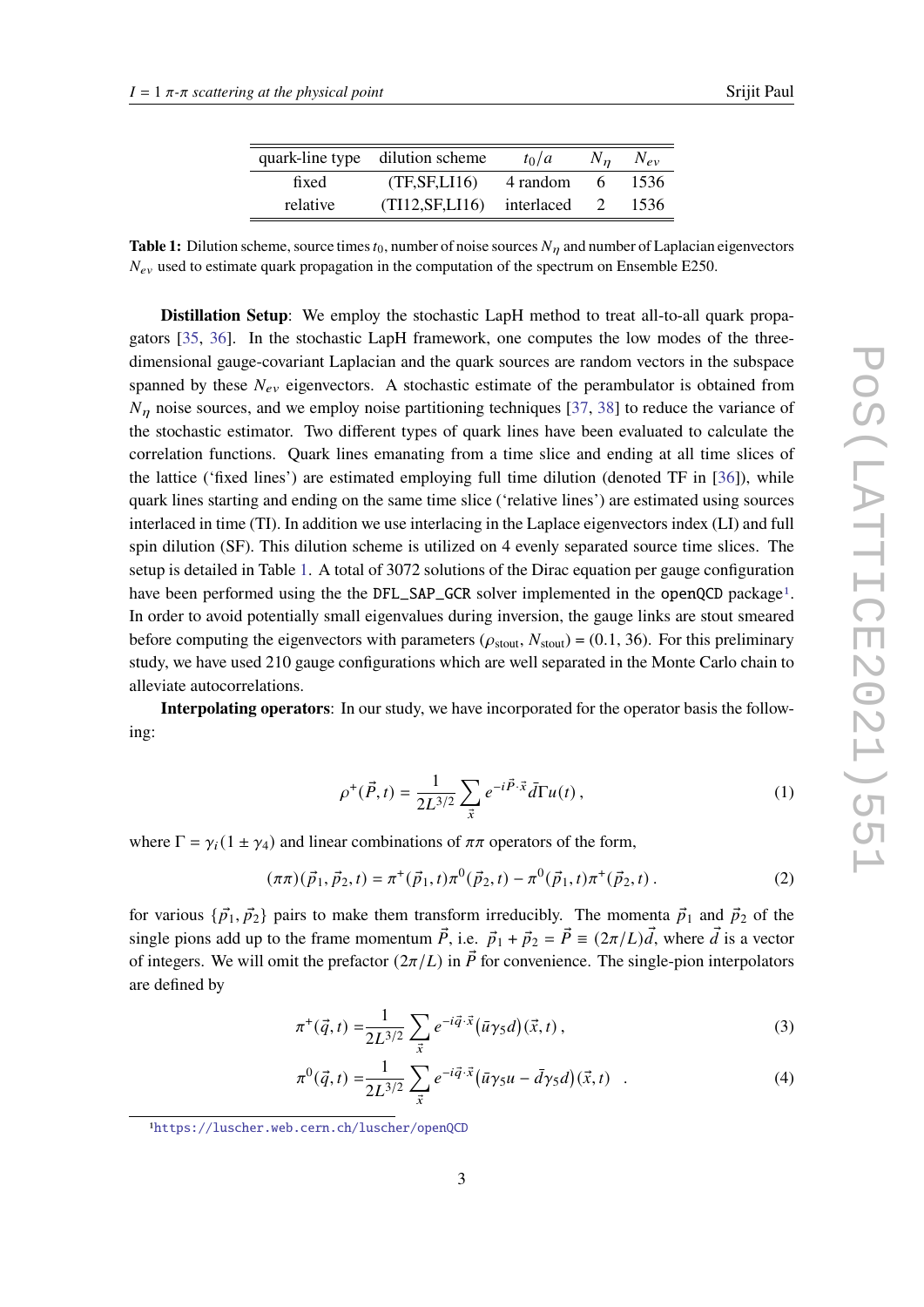The correlation functions are computed using these interpolators in the isospin limit, after which they are analysed in 5 different frames with  $0 \leq |\vec{d}|^2 \leq 4$ . We employ the variational approach to disentangle the contributions to the states in the spectrum into the ground states and the relevant excited states. Thus, one constructs a correlation matrix from these correlation functions for each center-of-mass momentum and its irreducible representations.

**Spectrum extraction**: The variational method entails solving the Generalized EigenValue Problem (GEVP) for the correlation matrices[\[39\]](#page-8-8).

$$
C_{ij}(t)v_j^{(n)}(t,t_0) = \lambda^{(n)}(t,t_0)C_{ij}(t_0)v_j^{(n)}(t,t_0).
$$
\n(5)

As  $t \to \infty$  the eigenvalues  $\lambda^{(n)}(t, t_0)$  have an asymptotic form  $\lambda^{(n)}(t, t_0) \propto e^{-E_n t}$  where  $E_n$  is the energy of the  $n$ -th eigen state that overlaps with our choice of interpolating operators. The GEVP is solved at  $t = t_{eig}$  with a choice of  $t_0$  such that the eigenvectors are insensitive to the variations in  $t_0$  and  $t_{eig}$ . These normalized eigenvectors are then used to rotate the correlation matrices at other values of  $t$  to obtain,

$$
C_{\rm rot}^{(n)}(t) = \hat{v}_i^{(n)}(t, t_0) C_{ij}(t) \hat{v}_j^{(n)}(t, t_0).
$$
 (6)

This method relies on the assumption that the eigenvectors are time independent for sufficiently large  $t$ . The domain of applicability of this method can be evaluated by measuring the magnitude of the off-diagonal elements in the rotated correlation matrices. We expect the  $C_{\text{rot}}^{(n)}(t)$  to be diagonal or approximately diagonal at most values of  $t$ .

The diagonal values of  $C_{\text{rot}}^{(n)}(t)$  are used to construct the ratio,

$$
R^{(n)}(t) = C_{\text{rot}}^{(n)}(t) / (C_{\pi}^{\vec{p}_1}(t) C_{\pi}^{\vec{p}_2}(t)
$$
\n(7)

with a nearby non-interacting level  $[\pi^{\vec{p}_1} \pi^{\vec{p}_2}]$ . The  $R^n(t)$  quantifies the energy difference from that non-interacting level which is then fitted with a single exponential form to obtain the shift  $\Delta E = \ln\left(\frac{R^{(n)}(t)}{R^{(n)}(t)}\right)$  $\frac{R^{(n)}(t)}{R^{(n)}(t+1)}$  [\[40\]](#page-8-9) from the non-interacting level. The total energy can be reconstructed by adding the nearest 2-pion non-interacting energy level to the ΔE. In Figure [2,](#page-3-0) we present

the reconstructed  $E_{\text{recon}} = (E_{\pi\pi}^{\vec{p}_1 + \vec{p}_2} + \Delta E)$  along with the energy obtained from the single exponential fits to the  $C_{\text{rot}}^{(n)}(t)$ , for the first excited state in the irrep  $A_{1}^{+}(+$ denotes G-parity) of the  $|\vec{d}|^2 = 1$  moving frame on the E250 ensemble. The early occurrence of the plateau in the ratio fit is representative of the fact that it is effective in removing the contamination from higher excited states at earlier time slices whereas the eigenvalue correlator reaches that plateau at a much later time. For our preliminary study, our choices of  $(t_{min}, t_{max})$  are made using the ratio fits.

**Finite Volume Phase Shift Analysis:** In principle, Lüscher quantization is not applicable beyond the  $4\pi$ inelastic threshold because finite volume corrections to the Bethe-Salpeter kernel are no longer exponentially suppressed[\[32,](#page-8-1) [41,](#page-8-10) [42\]](#page-8-11). However, the coupling to the

<span id="page-3-0"></span>

**Figure 2:**  $t_{\text{min}}$  plots with  $t_{\text{max}} = 10 \text{ GeV}^{-1}$  to compare the reconstructed energy from ratio fits shown by blue points and the fits to the diagonal element of the  $C_{\text{rot}}^{(n)}(t)$  shown by red points, for the first excited state of the spectrum in the moving frame  $\vec{P} = \{0, 0, 1\}$  and the irrep  $\Lambda = A_1^+$ .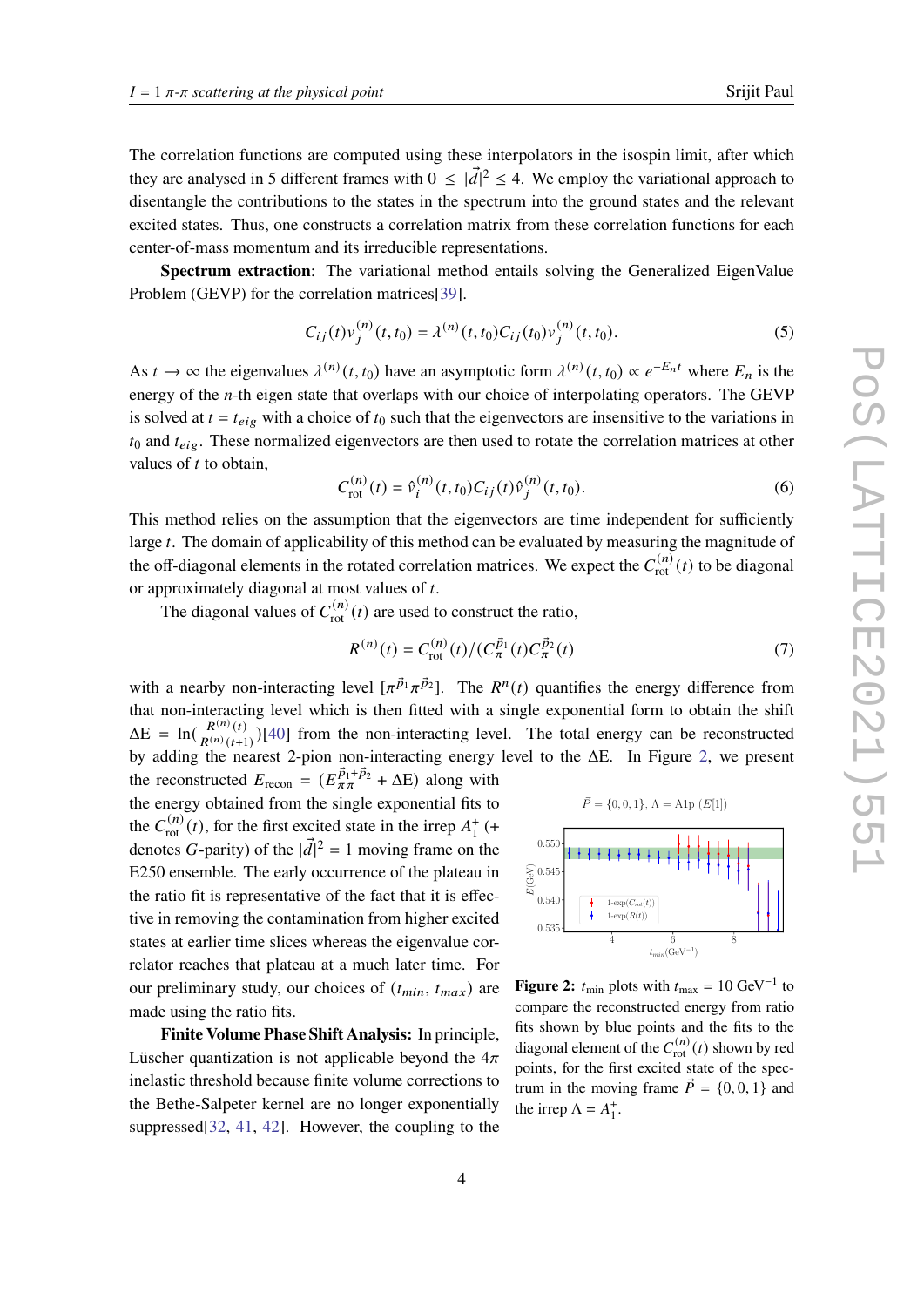inelastic thresholds below the  $K\bar{K}$  threshold is extremely weak: the inelasticity parameter  $\eta \geq 0.98$ below the  $K\bar{K}$ . Therefore, in our preliminary calculation, we neglect the  $4\pi$  threshold [\[43,](#page-8-12) [44\]](#page-8-13) and employ the Lüscher quantization condition to compute the scattering phase shifts in order to compare it with experiments. The Lüscher quantization condition for elastic  $\pi\pi$  scattering is

$$
\det\left(\mathbb{1} + \mathrm{i}t_{\ell}(s)(\mathbb{1} + \mathrm{i} \mathcal{M}^{\vec{P}})\right) = 0 \quad \text{where} \quad t_{\ell}(s) = \frac{1}{\cot \delta_{\ell}(s) - \mathrm{i}}.
$$
 (8)

The matrix  $M^{\vec{P}}$  has the indices  $M^{\vec{P}}_{lm,l'm'}$ , where  $l, l'$  label the irreducible representations of  $SO(3)$  and  $m, m'$  are the corresponding row indices.  $M^{\vec{P}}$  is a known finite-volume function. In the case of P-wave  $\pi\pi$  scattering, different sectors of partial waves are approximately decoupled in the Lüscher analysis and the contributions from  $F$ -wave and higher are highly suppressed [\[45\]](#page-8-14). Therefore, we discard the energy levels dominated by higher partial waves.

#### **3. Results and Discussion**

In Figures  $3(a)-(c)$  $3(a)-(c)$ , we show the preliminary fits to the finite-volume energy spectrum for the  $T_{1u}^+$  irrep in the center-of-mass frame. At a first glance of Figures [3](#page-4-0) (a) to (c), we can infer that as we go from the first excited state to the higher excited states, the signal gets more noisy. We note that in Figure [3](#page-4-0) (a) we are already above the inelastic  $4\pi$  threshold which is  $\approx 0.5$  GeV and we have good signal until  $t_{min} = 4 \text{ GeV}^{-1}$ . In the next Figure [3\(](#page-4-0)b), as we approach the 'physical'  $\rho$ (770), the signal has a very early plateau, only until 2.5GeV<sup>-1</sup>. Subsequently, in Figure  $3(c)$  $3(c)$ , as the spectrum drifts away from the 'physical'  $\rho$ (770), the signal gets noisier after around 4 GeV<sup>-1</sup>.

Qualitatively, we infer that the  $t_{min}$ plateaus for the ratio fits shrink for a state whose overlap with the  $\pi\pi$  interpolating operator is minimal, which justifies the inclusion of single hadron operators having the quantum numbers of the continuum  $\rho$  resonance.

We need to ensure a stable  $t_{min}$  variation of the spectrum because the Lüscher quantization

<span id="page-4-0"></span>

(a)  

$$
\vec{P} = \{0, 0, 0\}, \Lambda = T_1^+ E[2]
$$





**Figure 3:** Stability fit for the  $1^{st}$ ,  $2^{nd}$  and  $4^{th}$  excited states for the spectrum of the  $T_{1u}^+$  irrep in the CM frame where  $t_{max} = 6.2 \text{ GeV}^{-1}$ . The red point is the selected energy level.

5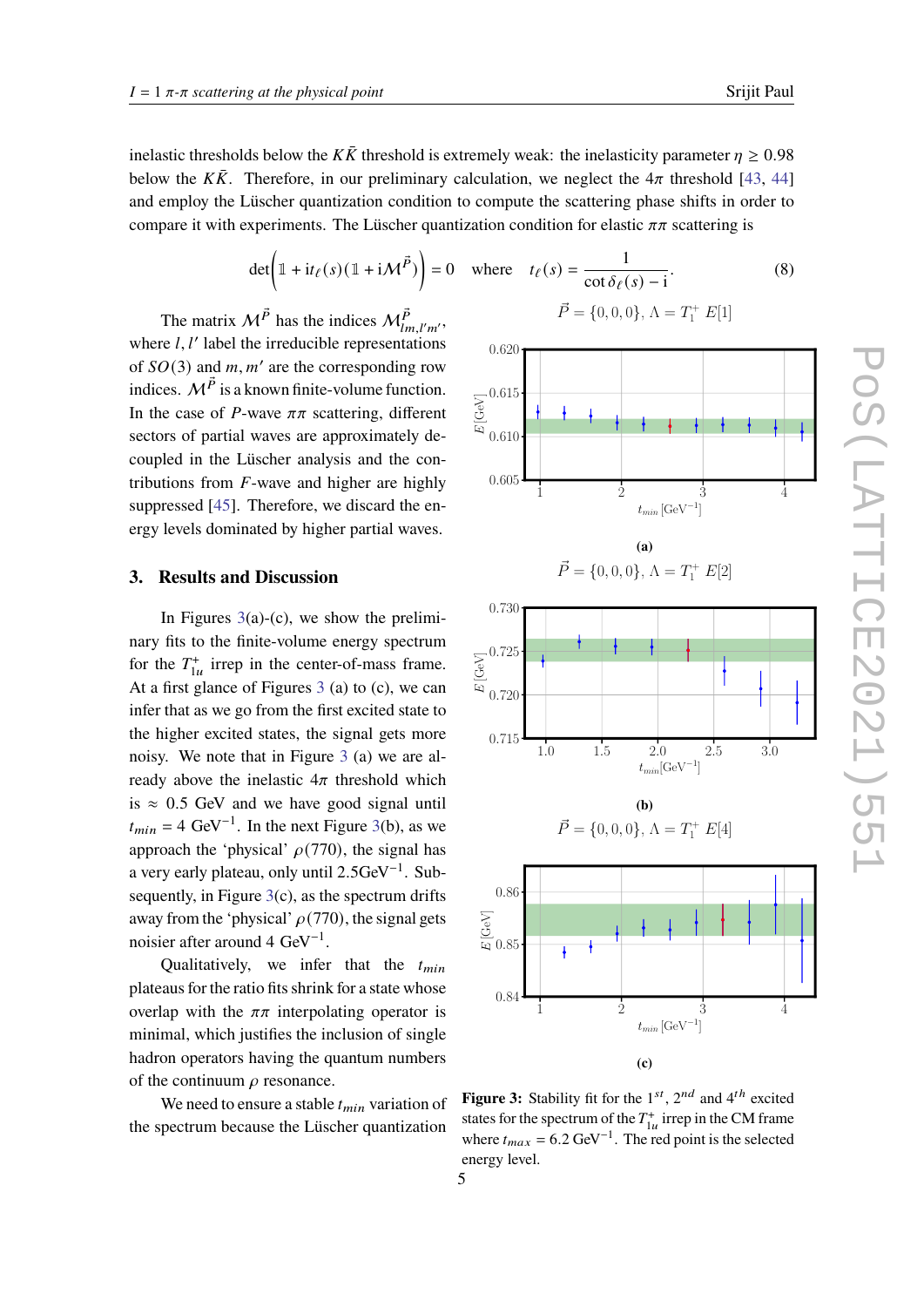condition is highly non-linear. We have extracted the finite volume spectrum upto the  $K\bar{K}$  threshold which is  $\approx 1$  GeV.

The selected finite volume spectrum from the ratio fits for each irrep belonging to different moving frames have been plotted in Figure [4.](#page-5-0) All thresholds below the  $K\bar{K}$  threshold have been depicted. We have 11 energy levels below the  $4\pi$  inelastic threshold and the rest of the levels, except 3, are between the  $\pi\pi$  and  $K\bar{K}$  thresholds.

<span id="page-5-0"></span>

**Figure 4:** E250 spectrum for different irreps in different moving frames.

Utilizing the energy spectrum obtained from the lattice, we compute the scattering phase shifts for different center of mass energies as shown in Figure [5.](#page-6-6) This preliminary result is showing no noticeable tension [\[31\]](#page-8-0) at this level of precision.

## **4. Summary**

We report the status of  $\pi\pi$  spectroscopy at the physical point pursued by the Mainz group, in order to aid the calculation of the  $a_{\mu}^{\text{hyp}}$  contribution to  $(g-2)_{\mu}$ . The analysis is performed on an  $N_f = 2 + 1$  CLS ensemble using the stochastic distillation framework. We discuss our preliminary estimate of the finite-volume spectra and the corresponding scattering phase shifts. The calculation of the time-like pion form factor is currently underway and efforts are being made to increase the statistics.

#### **Acknowledgments**

Calculations for this project used HPC resources on the supercomputers HAWK at High-Performance Computing Center(HLRS), Stuttgart. The authors gratefully acknowledge the support of the John von Neumann Institute for Computing and Gauss Centre for Supercomputing e.V.(<http://www.gauss-centre.eu>) for project GCS-HQCD. ADH is supported by: (i) The U.S. Department of Energy, Office of Science, Office of Nuclear Physics through the Contract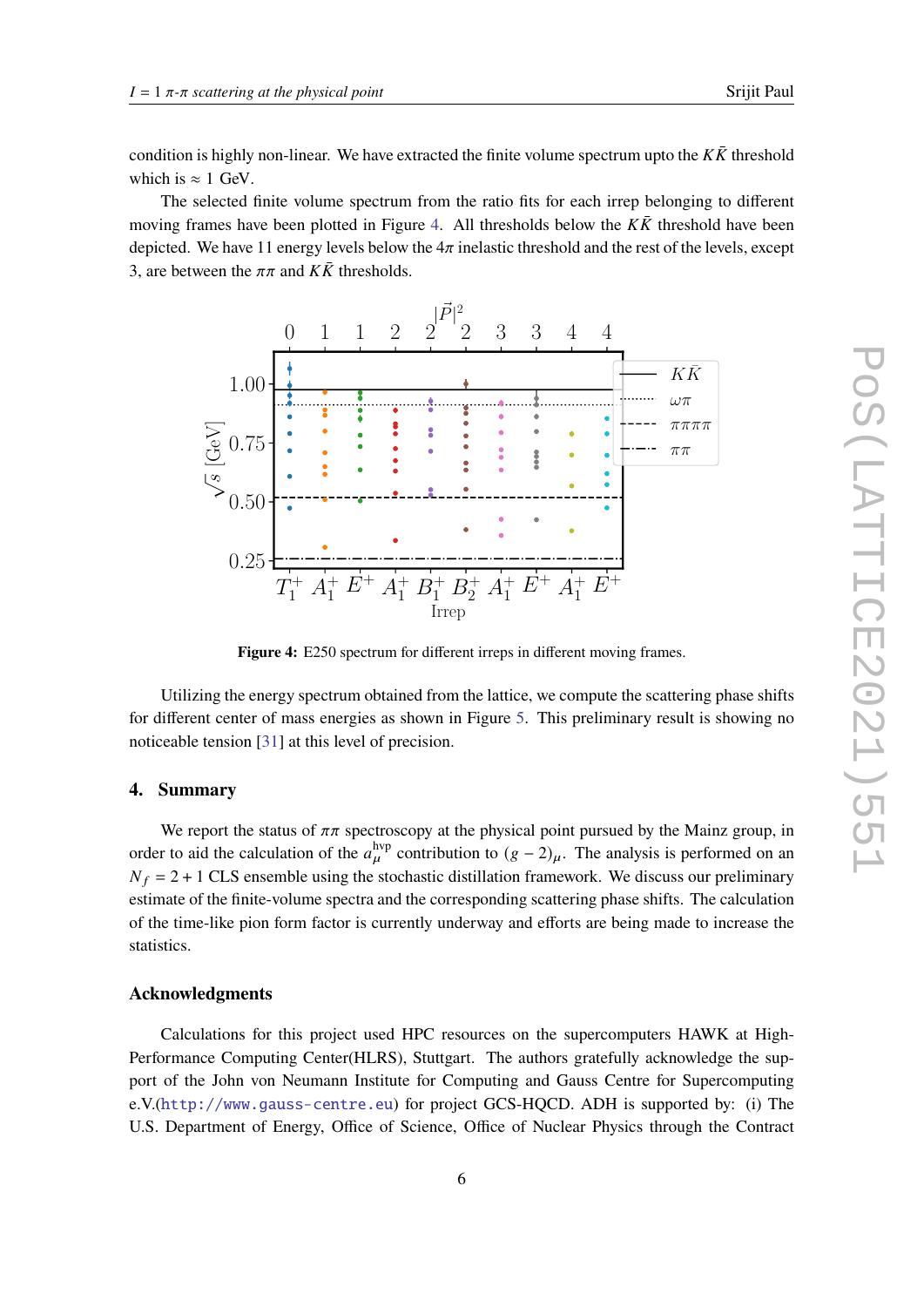<span id="page-6-6"></span>

**Figure 5:** Phase shifts obtained from the lattice spectrum using Lüscher quantization condition, along with the phase shifts obtained from experiment[\[46,](#page-8-15) [47\]](#page-8-16). The grey dots represent the phase shifts obtained on each bootstrap resampling.

No. DE-SC0012704 (S.M.); (ii) The U.S. Department of Energy, Office of Science, Office of Nuclear Physics and Office of Advanced Scientific Computing Research, within the framework of Scientific Discovery through Advance Computing (SciDAC) award Computing the Properties of Matter with Leadership Computing Resources. E250 gauge configurations were generated by DM within the CLS efforts on the supercomputers JUQUEEEN at Juelich Supercomputing Center, HAZEL HEN and HAWK at HLRS Stuttgart and MOGON II at Johannes Gutenberg University Mainz. We acknowledge computing resources provided through award 1913158 on Frontera at the Texas Advanced Computing Center (TACC). CJM acknowledges support from the U.S. NSF under award PHY-1913158. D.M. acknowledges funding by the Heisenberg Programme of the Deutsche Forschungsgemeinschaft (DFG, German Research Foundation) – project number 454605793.

#### **References**

- <span id="page-6-0"></span>[1] Muon g-2 collaboration, G. W. Bennett et al., , *[Phys. Rev. D](https://doi.org/10.1103/PhysRevD.73.072003)* **73** (2006) 072003 [[hep-ex/0602035](https://arxiv.org/abs/hep-ex/0602035)].
- <span id="page-6-1"></span>[2] Muon g-2 collaboration, B. Abi et al., , *[Phys. Rev. Lett.](https://doi.org/10.1103/PhysRevLett.126.141801)* **126** (2021) 141801 [[2104.03281](https://arxiv.org/abs/2104.03281)].
- <span id="page-6-2"></span>[3] Muon g-2 collaboration, T. Albahri et al., , *[Phys. Rev. D](https://doi.org/10.1103/PhysRevD.103.072002)* **103** (2021) 072002 [[2104.03247](https://arxiv.org/abs/2104.03247)].
- <span id="page-6-3"></span>[4] T. Aoyama et al., *[Phys. Rept.](https://doi.org/10.1016/j.physrep.2020.07.006)* **887** (2020) 1 [[2006.04822](https://arxiv.org/abs/2006.04822)].
- <span id="page-6-4"></span>[5] A. Gérardin, M. Cè, G. von Hippel, B. Hörz, H. B. Meyer, D. Mohler et al., *[Phys. Rev. D](https://doi.org/10.1103/PhysRevD.100.014510)* **100** [\(2019\) 014510](https://doi.org/10.1103/PhysRevD.100.014510) [[1904.03120](https://arxiv.org/abs/1904.03120)].
- <span id="page-6-5"></span>[6] H. B. Meyer, *[Phys. Rev. Lett.](https://doi.org/10.1103/PhysRevLett.107.072002)* **107** (2011) 072002 [[1105.1892](https://arxiv.org/abs/1105.1892)].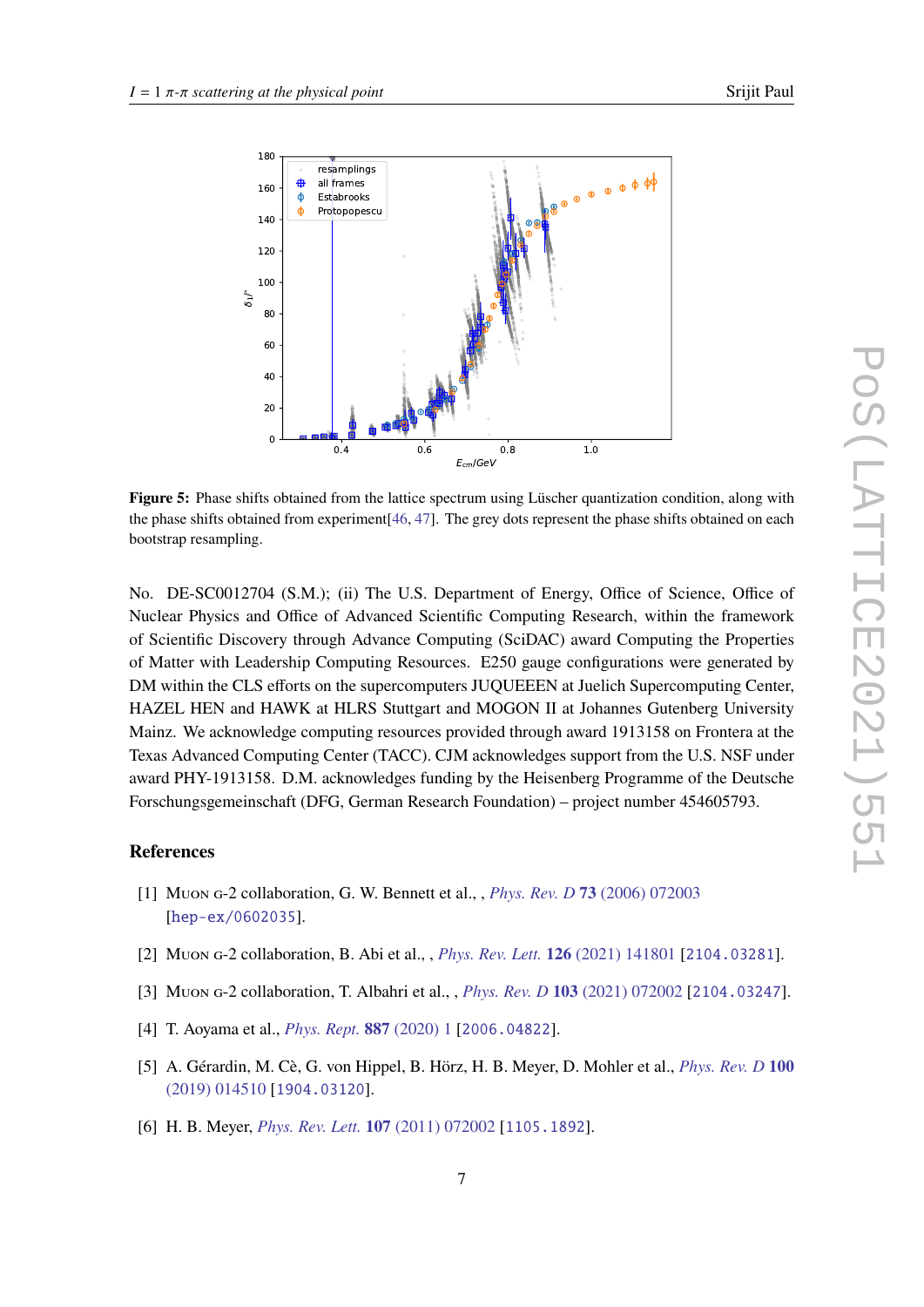- [7] D. Bernecker and H. B. Meyer, *[Eur. Phys. J. A](https://doi.org/10.1140/epja/i2011-11148-6)* **47** (2011) 148 [[1107.4388](https://arxiv.org/abs/1107.4388)].
- [8] N. Asmussen, A. Gérardin, A. Nyffeler and H. B. Meyer, *[SciPost Phys. Proc.](https://doi.org/10.21468/SciPostPhysProc.1.031)* **1** (2019) 031 [[1811.08320](https://arxiv.org/abs/1811.08320)].
- <span id="page-7-3"></span>[9] X. Feng, S. Aoki, S. Hashimoto and T. Kaneko, *[Phys. Rev. D](https://doi.org/10.1103/PhysRevD.91.054504)* **91** (2015) 054504 [[1412.6319](https://arxiv.org/abs/1412.6319)].
- [10] C. Andersen, J. Bulava, B. Hörz and C. Morningstar, *[Nucl. Phys.](https://doi.org/10.1016/j.nuclphysb.2018.12.018)* **B939** (2019) 145 [[1808.05007](https://arxiv.org/abs/1808.05007)].
- <span id="page-7-0"></span>[11] F. Erben, J. R. Green, D. Mohler and H. Wittig, *[Phys. Rev. D](https://doi.org/10.1103/PhysRevD.101.054504)* **101** (2020) 054504 [[1910.01083](https://arxiv.org/abs/1910.01083)].
- <span id="page-7-1"></span>[12] Fermilab Lattice, LATTICE-HPQCD, MILC collaboration, B. Chakraborty et al., , *[Phys.](https://doi.org/10.1103/PhysRevLett.120.152001) Rev. Lett.* **120** [\(2018\) 152001](https://doi.org/10.1103/PhysRevLett.120.152001) [[1710.11212](https://arxiv.org/abs/1710.11212)].
- [13] Budapest-Marseille-Wuppertal collaboration, S. Borsanyi et al., , *[Phys. Rev. Lett.](https://doi.org/10.1103/PhysRevLett.121.022002)* **121** [\(2018\) 022002](https://doi.org/10.1103/PhysRevLett.121.022002) [[1711.04980](https://arxiv.org/abs/1711.04980)].
- [14] RBC, UKQCD collaboration, T. Blum, P. A. Boyle, V. Gülpers, T. Izubuchi, L. Jin, C. Jung et al., , *[Phys. Rev. Lett.](https://doi.org/10.1103/PhysRevLett.121.022003)* **121** (2018) 022003 [[1801.07224](https://arxiv.org/abs/1801.07224)].
- [15] ETM collaboration, D. Giusti, V. Lubicz, G. Martinelli, F. Sanfilippo and S. Simula, , *[Phys.](https://doi.org/10.1103/PhysRevD.99.114502) Rev. D* **99** [\(2019\) 114502](https://doi.org/10.1103/PhysRevD.99.114502) [[1901.10462](https://arxiv.org/abs/1901.10462)].
- [16] E. Shintani and Y. Kuramashi, *[Phys. Rev. D](https://doi.org/10.1103/PhysRevD.100.034517)* **100** (2019) 034517 [[1902.00885](https://arxiv.org/abs/1902.00885)].
- [17] FERMILAB LATTICE, LATTICE-HPQCD, MILC collaboration, C. T. H. Davies et al., , *[Phys.](https://doi.org/10.1103/PhysRevD.101.034512) Rev. D* **101** [\(2020\) 034512](https://doi.org/10.1103/PhysRevD.101.034512) [[1902.04223](https://arxiv.org/abs/1902.04223)].
- [18] C. Aubin, T. Blum, C. Tu, M. Golterman, C. Jung and S. Peris, *[Phys. Rev. D](https://doi.org/10.1103/PhysRevD.101.014503)* **101** (2020) [014503](https://doi.org/10.1103/PhysRevD.101.014503) [[1905.09307](https://arxiv.org/abs/1905.09307)].
- [19] C. Lehner and A. S. Meyer, *[Phys. Rev. D](https://doi.org/10.1103/PhysRevD.101.074515)* **101** (2020) 074515 [[2003.04177](https://arxiv.org/abs/2003.04177)].
- <span id="page-7-2"></span>[20] S. Borsanyi et al., [2002.12347](https://arxiv.org/abs/2002.12347).
- <span id="page-7-4"></span>[21] CP-PACS collaboration, S. Aoki et al., , *[Phys. Rev. D](https://doi.org/10.1103/PhysRevD.76.094506)* **76** (2007) 094506 [[0708.3705](https://arxiv.org/abs/0708.3705)].
- [22] X. Feng, K. Jansen and D. B. Renner, *[Phys. Rev. D](https://doi.org/10.1103/PhysRevD.83.094505)* **83** (2011) 094505 [[1011.5288](https://arxiv.org/abs/1011.5288)].
- [23] C. B. Lang, D. Mohler, S. Prelovsek and M. Vidmar, *Phys. Rev.* **D84** [\(2011\) 054503](https://doi.org/10.1103/PhysRevD.89.059903, 10.1103/PhysRevD.84.054503) [[1105.5636](https://arxiv.org/abs/1105.5636)].
- [24] C. Pelissier and A. Alexandru, *[Phys. Rev. D](https://doi.org/10.1103/PhysRevD.87.014503)* **87** (2013) 014503 [[1211.0092](https://arxiv.org/abs/1211.0092)].
- [25] D. J. Wilson, R. A. Briceno, J. J. Dudek, R. G. Edwards and C. E. Thomas, *[Phys. Rev. D](https://doi.org/10.1103/PhysRevD.92.094502)* **92** [\(2015\) 094502](https://doi.org/10.1103/PhysRevD.92.094502) [[1507.02599](https://arxiv.org/abs/1507.02599)].
- [26] RQCD collaboration, G. S. Bali, S. Collins, A. Cox, G. Donald, M. Göckeler, C. B. Lang et al., , *[Phys. Rev. D](https://doi.org/10.1103/PhysRevD.93.054509)* **93** (2016) 054509 [[1512.08678](https://arxiv.org/abs/1512.08678)].